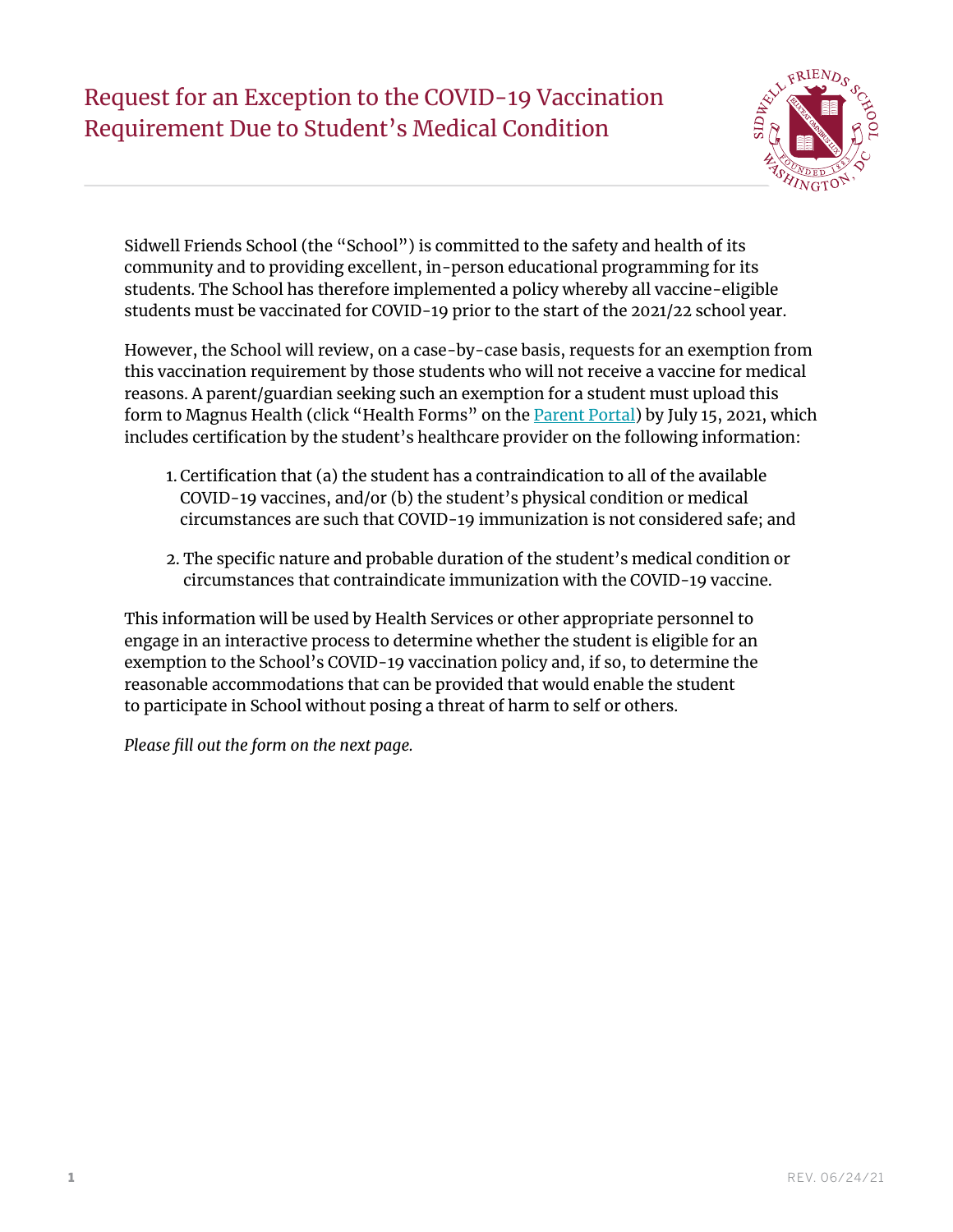# Request for an Exception to the COVID-19 Vaccination Requirement Due to Student's Medical Condition



### Instructions for completing this form

*Return to Sidwell Friends School via Magnus Health by July 15, 2021*

#### Section 1: Enter student information

- Section 2: Licensed healthcare provider signs and dates certifying that the student has a valid medical contraindication(s) to being immunized against COVID-19.
- Section 3: Parent/guardian and student (if 18 years or older) signs and dates request for a medical exemption from the COVID-19 vaccine.

| <b>Section 1: Student Information</b>   |               |          |       |  |
|-----------------------------------------|---------------|----------|-------|--|
| Name                                    | Date of Birth | Division |       |  |
| Street Address                          | City          | Zip      | Phone |  |
| Name and Address of Healthcare Provider | City          | Zip      | Phone |  |

| Section 2: Licensed Health Practitioner's Certifications   To be completed by licensed health care provider                                                                                                |  |  |
|------------------------------------------------------------------------------------------------------------------------------------------------------------------------------------------------------------|--|--|
| 1. Please describe the nature of the student's medical condition.                                                                                                                                          |  |  |
| 2. What is the medical contraindication for this student to receive the COVID-19 vaccine?<br>Please describe the contraindication (e.g. severe immunodeficiency, anaphylactic reaction to vaccines, etc.). |  |  |
| 3. Is this medical contraindication permanent or temporary?<br>Temporary until<br>Permanent<br>(date)                                                                                                      |  |  |

*continued on next page*